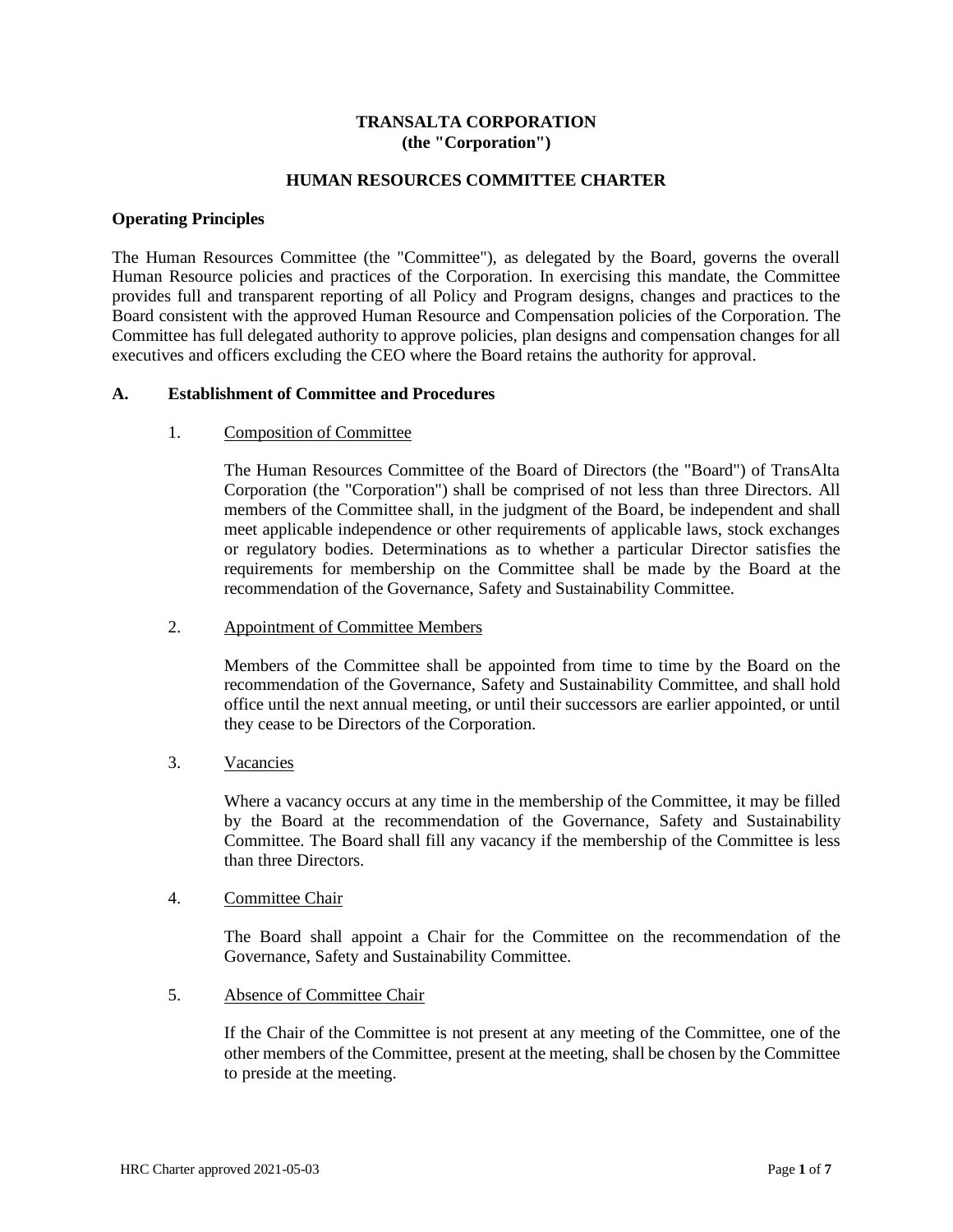### 6. Secretary of Committee

The Committee shall appoint a Secretary who need not be a Director of the Corporation.

## 7. Meetings

The Committee shall meet at least 4 times annually, and additionally at such times during each year as it deems appropriate to fulfill its responsibilities. The Chair of the Committee may call a regular meeting of the Committee. In addition, the Chair of the Committee or any two members may call a special meeting of the Committee at any time. The Committee shall meet separately in camera (without Management) at each regularly scheduled Committee meeting.

### 8. Quorum

A majority of the Committee, present in person or by telephone or other telecommunication device that permit all persons participating in the meeting to speak to each other, shall constitute a quorum.

## 9. Notice of Meetings

Notice of the time and place of every meeting shall be given in writing (including by way of written facsimile communication or email) to each member of the Committee at least 48 hours prior to the time fixed for such meeting, provided, however, that a member may in any manner waive notice of a meeting. Attendance of a member at a meeting constitutes a waiver of notice of the meeting, except where a member attends a meeting for the express purpose of objecting to the transaction of any business on the grounds that the meeting is not lawfully called.

### 10. Attendance at Meetings

At the invitation of the Chair of the Committee, other Board members, the Corporation's President and Chief Executive Officer (the "CEO"), other officers or employees of the Corporation, experts or consultants may attend a meeting of the Committee.

## 11. Procedure, Records and Reporting

Subject to any statute or articles and by-laws of the Corporation, the Committee shall fix its own procedures at meetings, keep records of its proceedings and report to the Board, generally not later than the next scheduled meeting of the Board that follows a Committee meeting.

## 12. Review of Charter and Evaluation of Committee

The Committee shall evaluate its performance and review and assess the adequacy of its Charter annually or otherwise, as it deems appropriate, and propose changes to the Governance, Safety and Sustainability Committee for approval.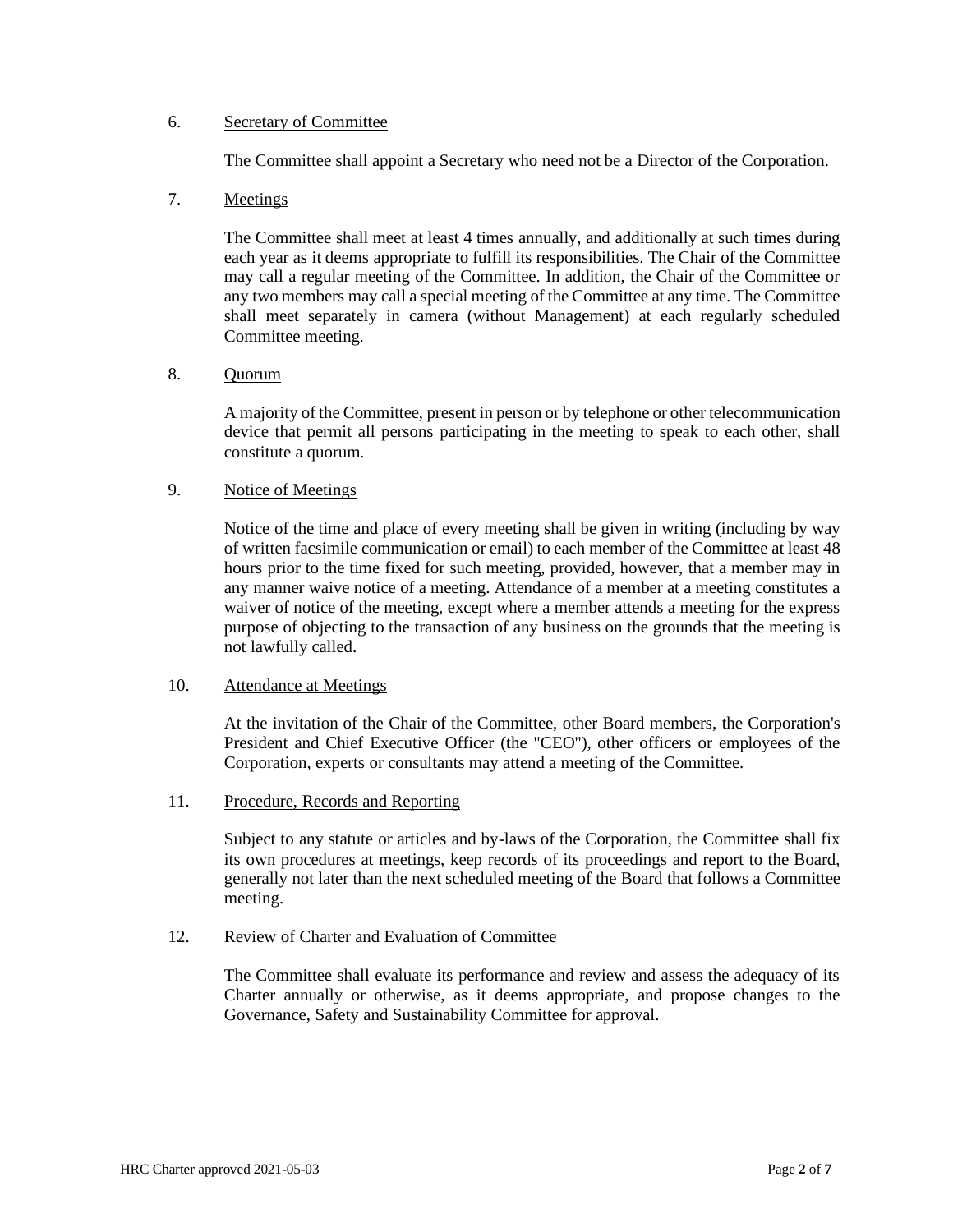## 13. Outside Experts and Advisors

The Committee is authorized, at the expense of the Corporation, when deemed necessary or desirable, to retain independent counsel, outside experts and other advisors to advise the Committee independently on any matter. In retaining such external advisors, the Committee shall take into consideration:

- (a) what other services the external advisors or their respective firms provide to the Corporation, if any;
- (b) the amount of fees the external advisors or their respective firms receive from the Corporation as a percentage of its revenue;
- (c) the policies and procedures related to conflicts of interest of the external advisors;
- (d) any business or personal relationship between the external advisors and the members of the Committee;
- (e) any stock of the Corporation owned by the external advisors; and
- (f) any business or personal relationship between the external advisors and an executive officer of the Corporation.

The retention of an external advisor in no way requires the Committee to act in accordance with the recommendations of such external advisor.

The Committee shall review annually the engagement and scope of work conducted by each external advisor.

The Committee shall also undertake an annual review of each external advisor's performance.

#### **B. Duties and Responsibilities of the Chair**

The fundamental responsibility of the Chair of the Committee is to effectively manage the duties of the Committee.

The Chair is responsible for:

- 1. Chairing meetings of the Committee and ensuring that the Committee is properly organized so that it functions effectively and meets its obligations and responsibilities; and establishing the frequency of Committee meetings, duly convening the same and confirming that quorum is present when required.
- 2. Working with the CEO, Executive Vice President, People, Talent & Transformation, and Corporate Secretary or Assistant Corporate Secretary on the development of agendas and ensuring that required materials for effective decision making are provided to the Committee.
- 3. Providing leadership to the Committee and assisting the Committee in ensuring the proper and timely discharge of its responsibilities.
- 4. Reporting to the Board on the recommendations and decisions of the Committee.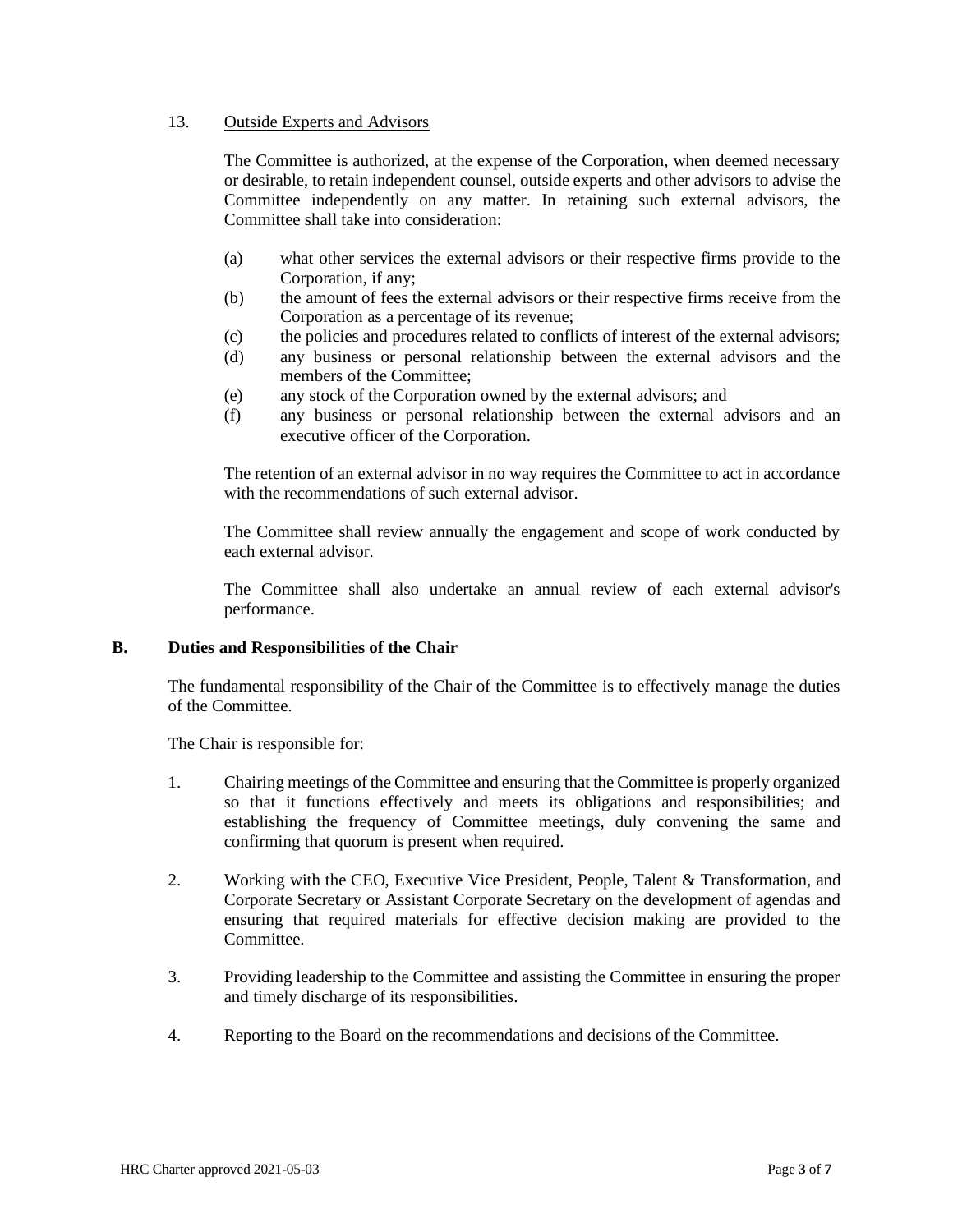# **C. Mandate of the Committee**

The Committee is empowered by the Board to review and approve key compensation and human resources policies for the Corporation which are intended to attract, recruit, retain and motivate the employees of the Corporation. The Committee's mandate includes: development of the compensation and benefits philosophy for the Corporation's executives; considering the attraction and retention of key management personnel; the review and adoption of cash and equity-based incentive/compensation plans and any policies related thereto; assessing the alignment and risks embedded within the plans; the adoption of policies which support equity, diversity and inclusion, human rights and respect the values and beliefs of the Corporation; the review and approval of executive management succession and development plans; compensation risk. The Committee also reports annually to the shareholders of the Corporation, in the Corporation's Management Proxy Circular, on the compensation of the Corporation's executive and the Corporation's compensation plans.

The CEO is responsible for overall management of the Corporation's human resources including the human resources strategy and the assessment of its effectiveness. Through its collective experience, the Committee also provides input and advice to the CEO and management on human resources matters.

## **D. Duties and Responsibilities of Committee**

### 1. Human Resources Policy

Review, approve and report to the Board the human resources policies, practices and structures of the Corporation, as well as compliance with regulatory requirements, to provide consistency with the strategic plan, support of operational effectiveness and efficiency, equity, diversity and inclusion, and maximization of human resources potential.

# 2. Compensation Philosophy and Design

- (a) Establish and recommend to the Board for approval the Corporation's compensation philosophy, and oversee the ongoing development and implementation thereof;
- (b) review, approve and report to the Board changes to the Corporation's compensation and benefit programs;
- (c) review and recommend to the Board for approval the establishment of and amendments to any equity-based compensation plan or program. Equity-based compensation plans or programs include all compensation arrangements that may result in the issuance of equity or the re-purchase of equity to satisfy the compensation obligation;
- (d) review, approve and report to the Board the establishment of and amendments to any executive cash incentive plan or program;
- (e) review, approve and report (recommend for the CEO) to the Board any changes to agreements which specify compensation payments to be made in the event of involuntary termination or termination following a change in control of the Corporation;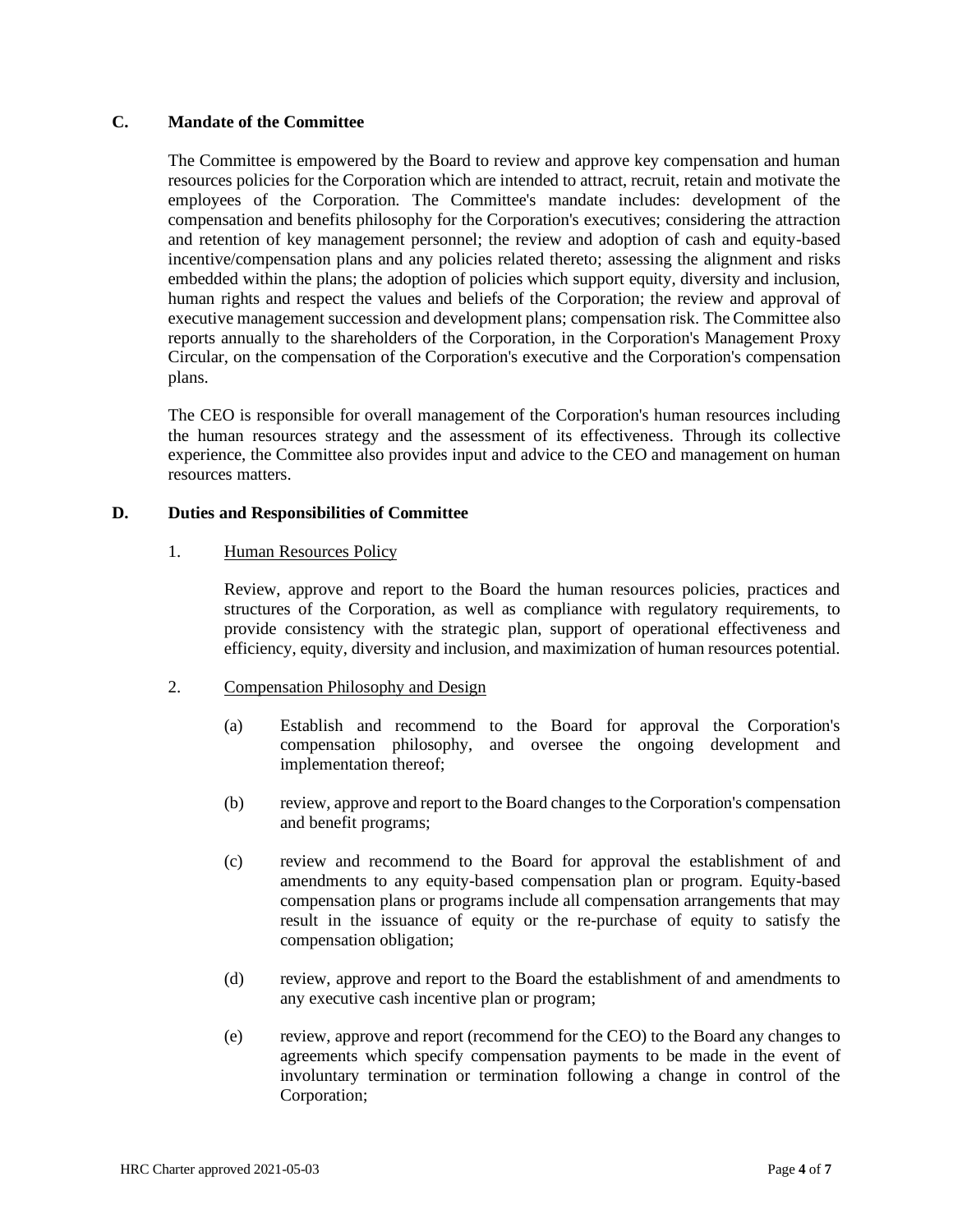- (f) assess competitive positioning of compensation relative to the marketplace measuring competitiveness by reference to data from a comparator group of companies with which the Corporation competes for executive talent;
- (g) review and approve the Corporation's annual salary planning guidelines, targets, metrics and goals for the Corporation's incentive compensation plans, including evaluating, assessing and approving the performance of the Corporation against such targets, metrics and goals, unless otherwise specified in the terms of such incentive compensation plans; and
- (h) review annually the Corporation's comparator group and approve revisions as required.

### 3. CEO Appointment, Evaluation and Compensation

- (a) Review and recommend to the Board for approval the appointment of the CEO, the CEO's compensation and the terms of any employment or employment or termination-related agreements;
- (b) review and recommend to the Board for approval proposed changes to the role and responsibilities of the CEO;
- (c) review and recommend to the Board for approval the CEO's annual goals and objectives;
- (d) evaluate the CEO's performance in relation to those goals; and
- (e) review and recommend to the Board for approval annual changes in the salary, short-term incentives, long-term incentives, benefits and other compensation for the CEO.
- 4. Appointment, Evaluation and Compensation of Other Officers
	- (a) Review and recommend to the Board for approval the appointment of all officers;
	- (b) review, approve and report to the Board the salaries, short-term incentives, longterm incentives (equity-based plans recommended to the Board for approval), benefits and other compensation for the CEO's direct reports who are officers, or other officers as determined by the Committee;
	- (c) review and recommend to the Board for approval any special compensation award to an officer that is not permitted within an approved compensation plan or program, and
	- (d) subject to any applicable statutory requirements, review approve and report to the Board the termination of and severance provisions for all officers.
- 5. Risk Assessment

Require that a compensation risk assessment be conducted annually to provide for consideration of the following risks: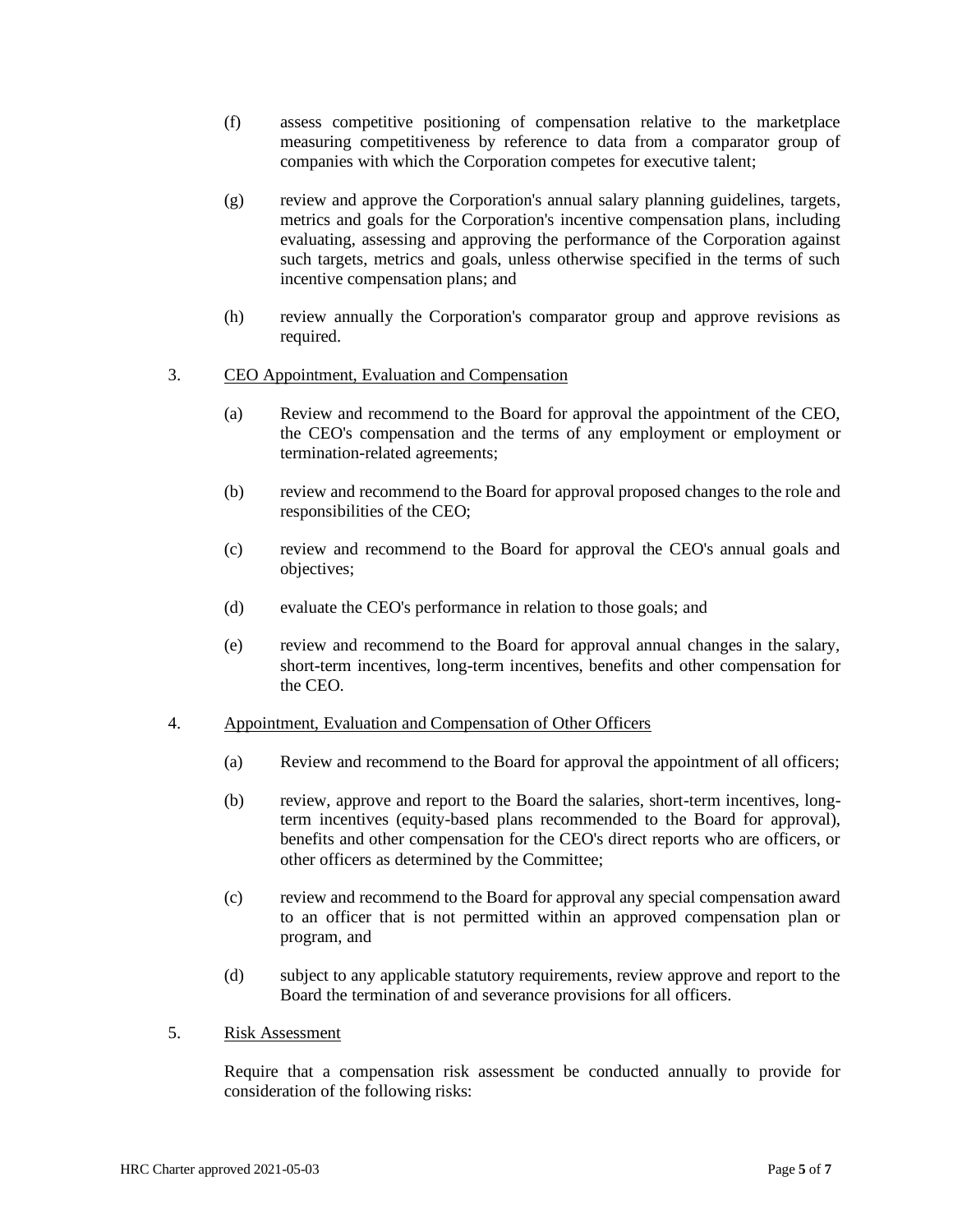- (a) incentive opportunities that motivate excessive or unnecessary risk taking;
- (b) pay structures that encourage behaviours that destroy long-term value;
- (c) pay and performance that are not appropriately aligned; and
- (d) payouts that are not aligned with the Corporation's business strategy.

### 6. Pension and Other Benefits

- (a) review and recommend to the Board for approval amendments to the Employee Retirement Pension Plans or similar plans (other than statutory changes) relating to benefit changes or entitlements. Benefit amendments resulting in additional funding requirements or costs to the Corporation will also be reviewed with the Audit, Finance and Risk Committee prior to being recommended to the Board for approval;
- (b) together with the Audit, Finance and Risk Committee of the Board, review annually and, otherwise as may be required, the overall governance of the Corporation's Pension Plans, including the plan's terms of reference and investment policies and approve the broad objectives of the plan(s) and any material changes to the plan(s) and report to the Board annually;
- (c) appoint the members of the Pension Committee;
- (d) together with the Audit, Finance and Risk Committee, review and recommend annually to the Board the approval annual pension report; and
- (e) review and approve all material benefits and perquisites granted to the Corporation's officers below the CEO, and recommend to the Board for approval all benefits and perquisites for the CEO.
- 7. Organization Change, Management Development and Succession Planning
	- (a) Review and recommend to the Board for approval substantial changes to the Corporation's organizational structure and/or responsibilities of senior management;
	- (b) establish and review the succession plan for the CEO and the CEO's direct reports annually and review and report to the Board on the plan annually; and
	- (c) review and approve management succession and development plans for other key management personnel.

### 8. Outside Directorships

As required, provide advice to the Governance, Safety and Sustainability Committee with respect to the advisability of outside directorships (including appointments to advisory boards, counsels and charities) for the CEO and the CEO's direct reports.

### 9. Disclosure Reporting